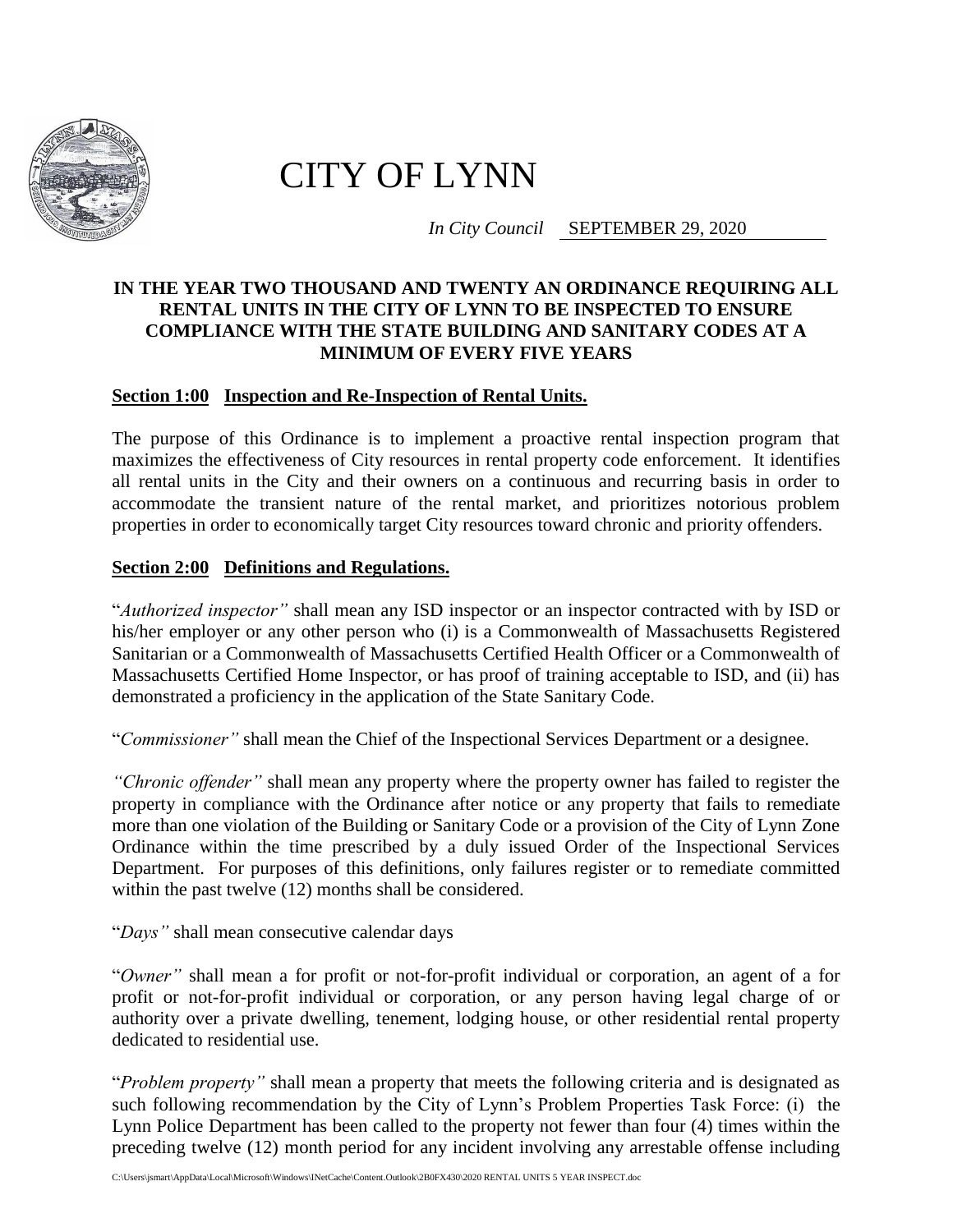but not limited to disturbing the peace, trespassing, underage drinking or assault; or (ii) the Lynn Police Department has received not fewer than four (4) sustained complaints for noise within the preceding twelve (12) month period; or (iii) the Inspectional Services Department or the Public Health Division thereof has received not fewer than four (4) sustained complaints within the preceding twelve (12) month period for noxious, noisome or unsanitary conditions; or (iv) any other reason as enumerated in the Ordinance Establishing a Problem Property Task Force in the City of Lynn.

"*Rental unit"* shall mean a non-owner occupied room or group of related rooms within a dwelling used or intended for use by one family or household for living, sleeping, cooking and eating. A rental unit shall also mean a non-owner occupied condominium unit. Dwelling units that have current Lodging House Licenses issued by the Licensing Commission for the City of Lynn shall not be considered as rental units for the purposes of this section, and will continue to be annually licensed and inspected pursuant to M.G.L. 140 sections 22 and 25.

b. *Inspections Required.* All owners of private residential rental housing units ("Owners"), including condominium units, in the City of Lynn shall register no later than July 1st of each year (or an initial registration within sixty (60) days of the effective date of this Ordinance) with the Inspectional Services Department ("ISD") identifying the property by street address and the number of units that they own at each address. An owner of a rental unit, who does not reside within the subject dwelling, shall post and maintain or cause to be posted and maintained on such dwelling adjacent to the mailboxes for such dwelling or elsewhere in the interior of such dwelling in a location visible to the residents a notice constructed of durable material, not less than twenty (20) square inches in size, bearing her/his name, address and telephone number. If the owner is a realty trust or partnership, the name, address and telephone number of the managing trustee or partner shall be posted. If the owner is a corporation, the name, address and telephone number of the president of the corporation shall be posted. Where the owner employs a manager or agent who does not reside in such dwelling, such manager or agent's name, address and telephone number shall also be included in the notice. P.O. boxes do not satisfy the address requirement of this section. All owners must register each rental unit annually with ISD, and must attest to and affirm that they are familiar with their obligations to comply with this section, the State Sanitary Code (105 CMR 410), the State Building Code (780 CMR), the City of Lynn Zoning Code, Federal, State and Local fair housing regulations, and all other regulations applicable to residential dwellings, and that they intend to comply with said regulations, by signing a form provided by and approved by the Commissioner of ISD. An owner owning multiple units in the same building may submit one form representing all said units. Any owner residing outside of the Commonwealth of Massachusetts must designate a locally based resident agent authorized to accept service on the owner's behalf.

All rental unit registrations shall be recorded in an electronic database of all owners for an initial registration fee of twenty-five dollars (\$25.00), and annual renewal fees of fifteen dollars (\$15.00) for each rental unit. Registration fees may be adjusted at the sole discretion of the Commissioner and should be reviewed on an annual basis. The Commissioner shall work to employ technology to the maximum extent possible in order to optimize the fairness and effectiveness of the registration process in accordance with paragraph (o).

c. *Exempt properties*.The following rental units shall be exempt from the inspection requirements of this section: (i) rental units owned or operated by Federal, State, or City Government. ISD will provide exempt unit owners with education materials on all code requirements relative to their units on a regular basis. All non-exempt rental units must be inspected at least once every five (5) years. In order to develop the inspection plan for the first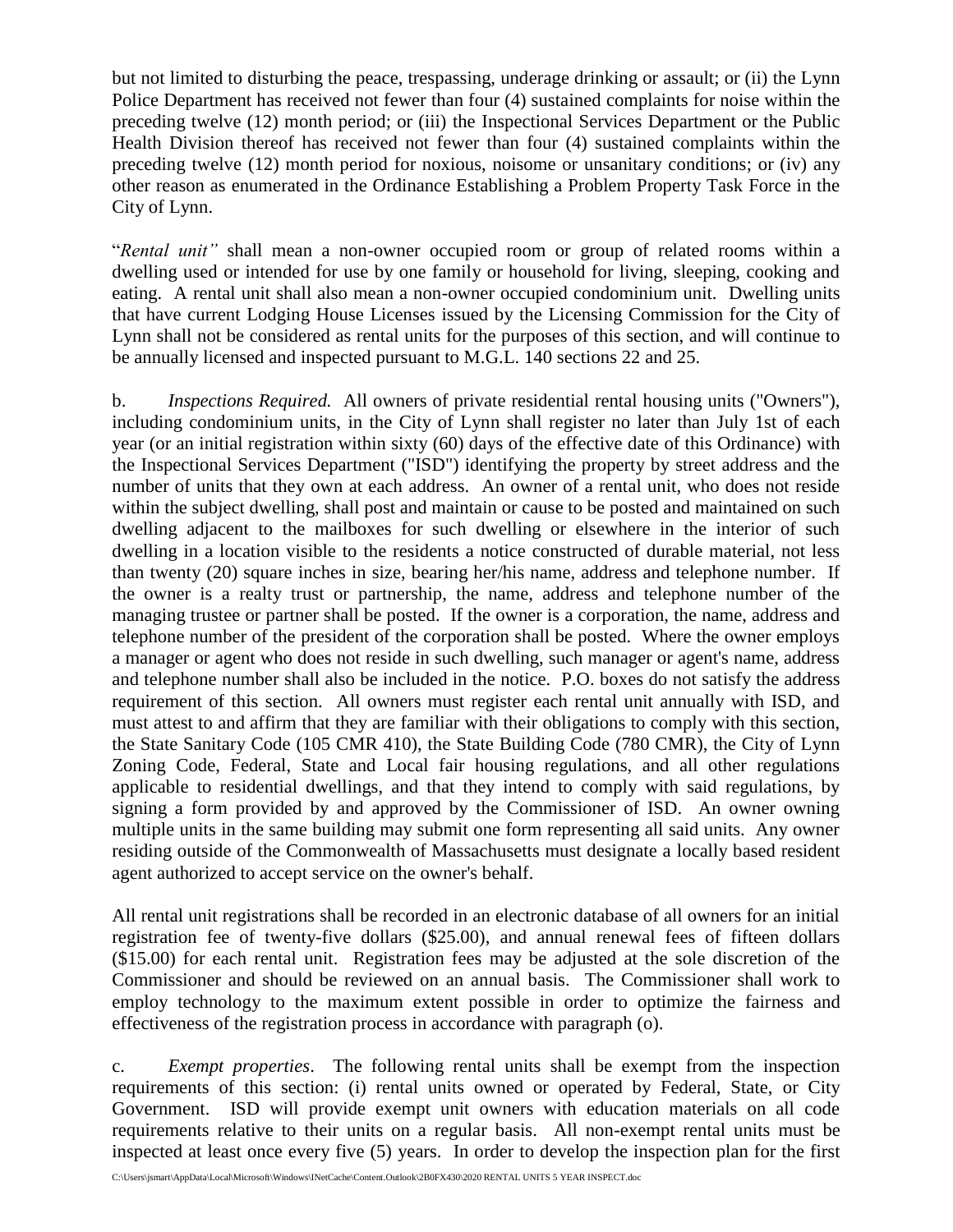year, and subsequent years of the five (5) year inspections cycle, ISD shall utilize data that may include, but shall not be limited to, inspection records, court records, documented constituent complaints, and any information related to the status of the property with the Problem Property Task Force or information compiled by said Task Force to prioritize a list of properties for inspection in each neighborhood. Owners may request that ISD conduct the inspection or said owner may engage an "authorized" non-ISD employed or contracted with inspector meeting the qualifications enumerated in paragraph "a" of this Section. The procedures and fees for such inspections are set forth in paragraphs (d), (g), (h), and (i) of this Section. Annual comprehensive apartment inspections conducted by the Lynn Housing Authority leased housing program, or by other Federal, State, or City inspection programs that are accepted by ISD as being substantially equivalent, may be used to satisfy the five (5)-year inspection requirement. ISD shall cause to be performed periodic and random audit inspections of no less than five percent (5%) of the "authorized" inspections that are filed with ISD.

d. *Notice of inspection/failed inspections/contents of inspection report/fee*. Residential rental unit owners may fulfill the requirements of this Ordinance by requesting an inspection from ISD, within thirty (30) calendar days from issuance of an inspection notice. Every effort shall be made by the owner and/or the owner's agent to coordinate ISD conducted inspections in a single building/dwelling on the same date to the maximum extent possible. A Non-ISD employee or contracted with inspector generated inspection reports must be submitted subject to the regulations promulgated by the Commissioner according to paragraph (o). Failed Non-ISD inspections must be accompanied by a compliance plan acceptable to ISD that will bring the subject rental unit into compliance with the minimum standards for human habitation for a residential dwelling as set forth in the Massachusetts State Sanitary Code (105 CMR 410), as it may be adopted and amended from time to time. All inspections shall include a sworn statement and shall be signed by an ISD employed and/or contracted with Inspector, Lynn Housing Authority Inspector, or an "authorized inspector". An authorized inspector shall be prohibited from charging more than one hundred thirty-three percent (133%) of the fee charged by the City of Lynn for an inspection performed under this Ordinance.

e. *Problem properties*. Any rental building determined to be a problem property as defined by this Ordinance or the Ordinance Establishing a Problem Property Task Force in the City of Lynn, as it may be adopted and amended from time to time, must annually request an inspection from ISD. This annual inspection shall apply to all residential units within the building regardless of whether the violations were limited to a single residential unit therein. Each owner of a problem property shall also file with ISD an annual management plan, within thirty (30) days of its classification as a problem property, outlining the remediation of any outstanding code violations or other persistent conditions requiring the landlord's affirmative response as identified by the Task Force. Said management plan shall identify the deficiencies in the property, identify consultants and contractors engaged to proceed with any remediation work, detail any proposal made by the contractors or consultants, and set out a timeline over which the work will be completed.

f. *Chronic offenders.* Residential rental property considered a chronic offender shall be subject to additional inspection requirements. Upon meeting the definition of a chronic offender in this Ordinance, ISD shall notify owners of their classification as a "chronic offender" by mail, return receipt requested. The owner shall have fourteen (14) days to request a hearing to contest their classification as a "chronic offender". Chronic offenders are subject to fines of three hundred dollars (\$300.00), or the maximum allowed, for each subsequent violation notice received in a twelve (12) month rolling period, and may also be subject to court prosecution under the applicable codes and regulations. Chronic offenders shall be required to request an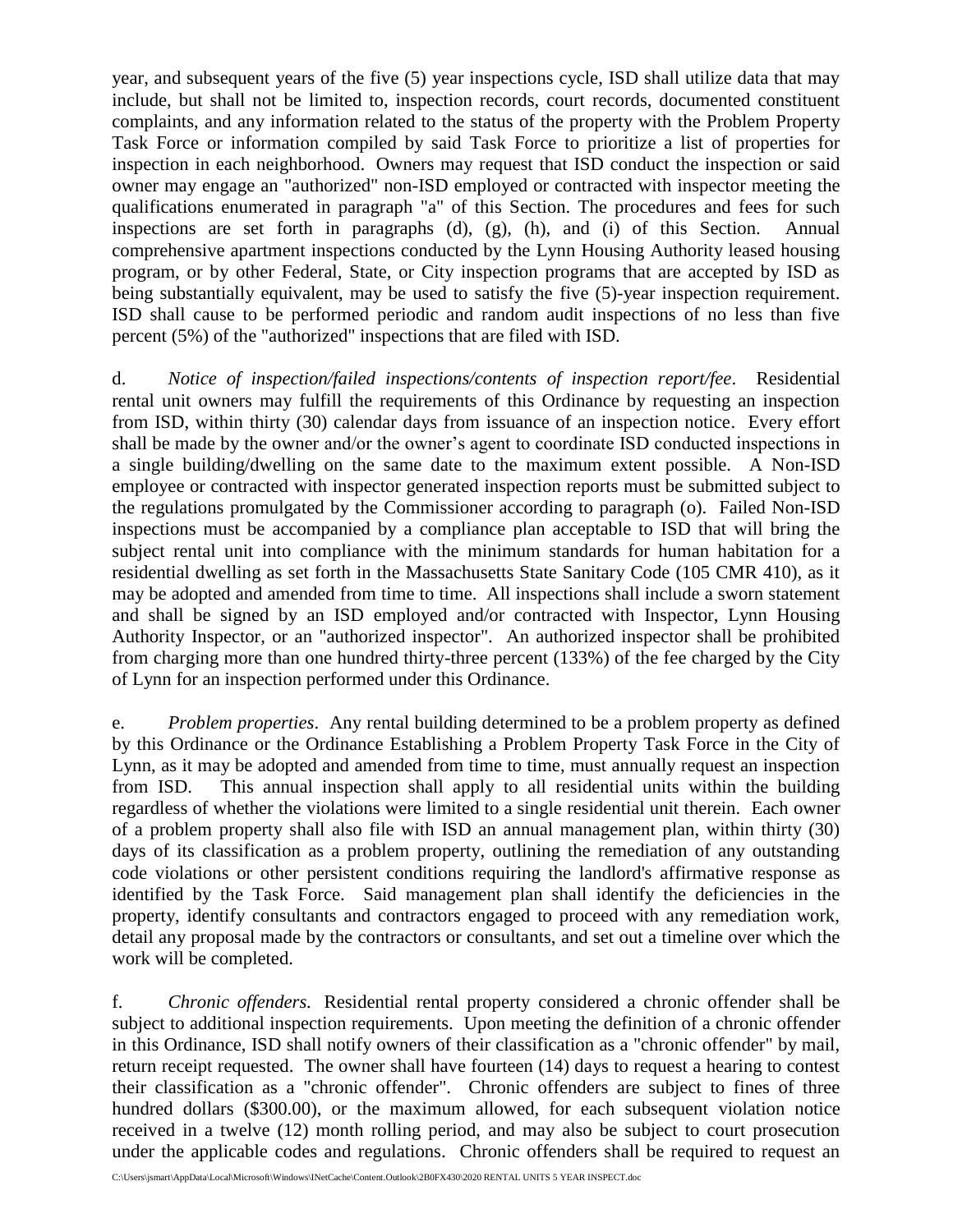inspection of each rental unit once every three (3) years, and it shall be mandatory that ISD conduct said three (3) year inspection. Chronic offenders with no violations in a rolling thirtysixth (36) month period shall have the chronic offender's classification removed on the last day of the thirty-sixth (36th) month following their classification.

g. *Inspection form/fees.* All inspections performed under this Ordinance shall be performed in accordance with the requirements of the State Sanitary Code and recorded on a form approved by the ISD. The Commissioner shall charge a filing fee of fifteen dollars (\$15.00) for any registration or sworn statement filed by an owner, authorized Inspector or other agent of the owner; said filing fees shall be capped at a maximum of two thousand five hundred dollars (\$2,500.00) per building or five thousand dollars (\$5,000.00) per complex. Filing fees may be adjusted at the sole discretion of the Commissioner and should be reviewed on an annual basis.

For an inspection performed by ISD, the Commissioner shall establish a fee schedule that shall take in to account the actual cost to the City or a City agent to conduct said inspections. The Commissioner shall on an annual basis review the fee schedule to ensure that the fees, at a minimum, reimburse the City for the actual costs of the inspections

h. *Notice of inspection/occupant*. Before conducting an inspection pursuant to this Ordinance of an occupied unit, reasonable advance notice shall be provided to the occupant in writing. Results of the inspection shall be provided to both the owner and the occupant. If an owner's agent is denied access by the occupant for purposes of conducting an inspection, the owner of said unit shall notify ISD of such denial within seven (7) calendar days. Such denial shall be noted on a sworn, dated statement filed by an authorized inspector. If any person is denied access to a unit for the purposes of conducting such an inspection by the occupant, then ISD shall verify and document in writing such denial. The owner and/or owner's agent shall have thirty (30) days from such denial to take all necessary actions, legal or otherwise, necessary to permit an inspection as required by this Ordinance. The failure by the owner to take all reasonable and necessary actions to obtain an inspection, as determined by the Commissioner and the City Solicitor, shall subject the owner to a three hundred (\$300.00) dollar per day fine. The provision of a written request to permit an inspection along with a judicial filing and prosecution seeking an Order for the same, shall be deemed sufficient actions on the part of the owner and thus shall not subject the owner to any fine under this section. Nothing in this section shall prevent the Commissioner from causing the unit to be inspected pursuant to the terms herein in the manner provided for in the State Sanitary Code.

i. *Decertification process for authorized inspectors and owners granted an inspection waiver:* All authorized inspectors shall perform all inspections in a manner consistent with this section and shall refer to Inspectional Services Department any issue involving imminent life safety or health problems. Authorized inspectors accept the designation to perform these inspections with the understanding that the failure to adhere to the standards of good faith, fair dealing and honesty will result in the revocation of the status as authorized to perform these inspections, action against the professional license and if relevant, notification to authorities for criminal prosecution. ISD shall immediately revoke the approval of any authorized inspector, or owner who has been granted an inspection waiver, who misrepresents the condition of a unit or fails to inspect a unit with due care, misrepresents any information on the application form or any form or document submitted under this section, or for any reason demonstrating a failure to honor the requirement of good faith and fair dealing. An authorized inspector may request a hearing once aggrieved by such a revocation of approval. A hearing shall be held within thirty (30) days upon a written request from the aggrieved party.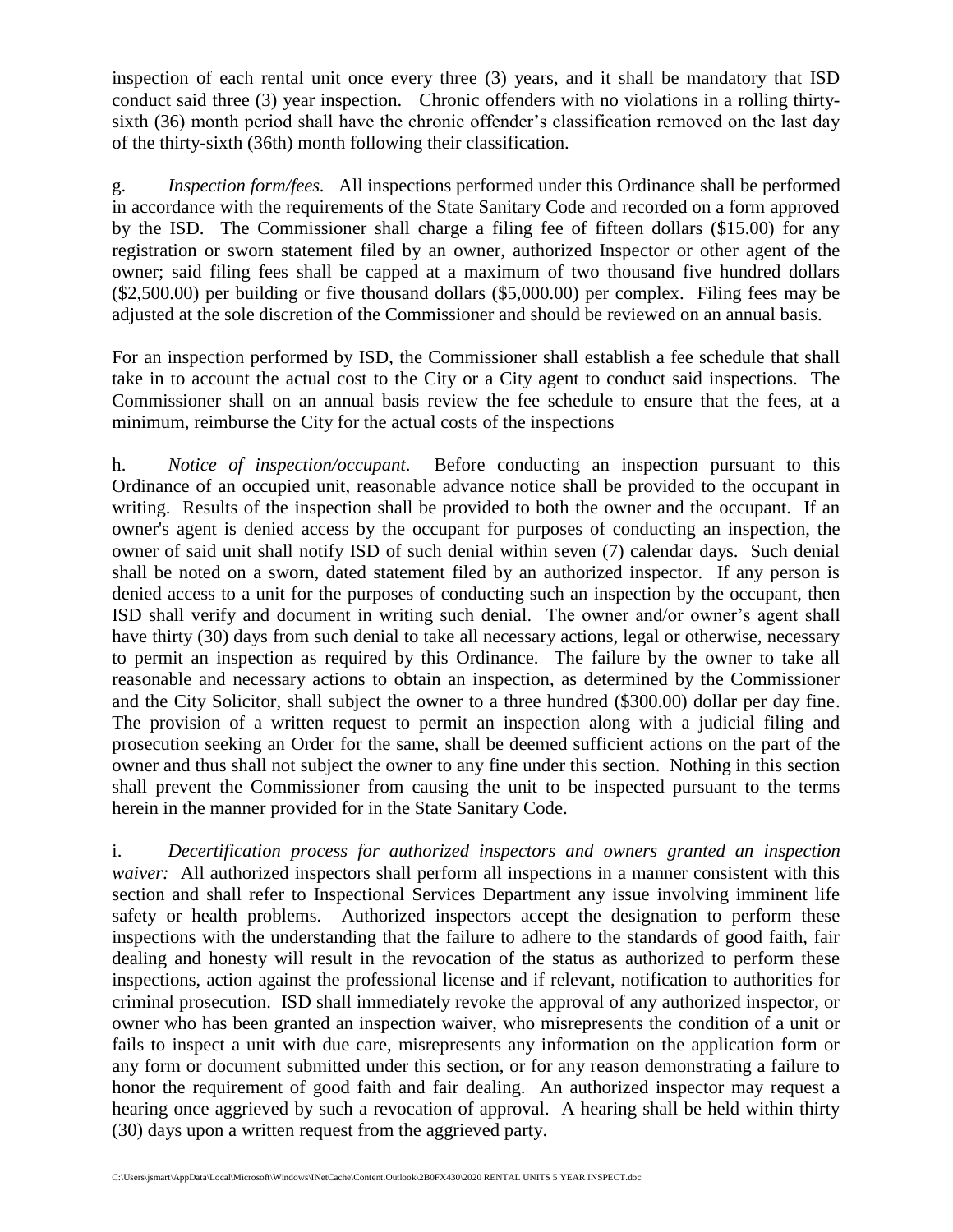j. *Failure to comply*. Failure to comply with any provisions of this Ordinance shall be punishable by a fine as set out in paragraph (q) of this Ordinance.

k. *Public records*. Any and all notices, statements, inspection forms, applications including supporting documentation, and any other documents concerning an inspection pursuant to this Ordinance shall be a matter of public record.

l. *Annual reports.* In an effort to evaluate the effectiveness of the inspection programs delineated herein, the Commissioner shall annually prepare a report detailing the activities of the program no later than July 31st of each calendar year, beginning June 30th, 2021. The annual written report shall include the following items:

- 1. The number of registration statements received by the Commissioner during the prior twelve (12) month period.
- 2. The number of owners issued fines or citations by ISD for (i) failing to initially file a registration statement and (ii) for failing to file a registration statement within thirty (30) days of written notice from ISD.
- 3. The total number of inspections performed by ISD employed or contracted with inspectors during the prior twelve (12) months, along with a categorized list of the number of inspections performed in such ward during such period.
- 4. The total number of inspections performed on problem properties, as defined in this Ordinance, along with a break down by district of the number of problem properties inspected in such Ward.
- 5. Such other information as may be requested by the Mayor and City Council

m. *Non-criminal disposition*. The provisions of this Ordinance may be enforced in accordance with the noncriminal disposition process of M.G.L. c. 40, s. 21D, provided that this Ordinance shall not preclude the City of Lynn from proceeding to restrain a violation by injunction.

n. *Transfer of ownership.* Transfer or ownership of rental units must be reported to ISD within thirty (30) days of closing. New property owners must register within thirty (30) days of closing and must submit a reasonable maintenance plan that identifies and address the any significant code deficiencies within the subject property. If the property was acquired during its inspection year and the inspections did not occur before the transfer of ownership, then the new owner must, within ninety (90) days, complete any required inspection.

o. *Written regulations promulgated by commissioner.* The Commissioner shall promulgate written rules and regulations necessary to implement and enforce the provisions of this Ordinance. The Commissioner will work to employ and implement technology to the maximum extent possible in order to optimize the fairness and effectiveness of the registration and inspection processes within these rules, which may be revised from time to time.

p. *Severability*. If any provision of Ordinance shall be held to be invalid by a court of competent jurisdiction, then such provision shall be considered separately and apart from the remaining provisions, which shall remain in full force and effect.